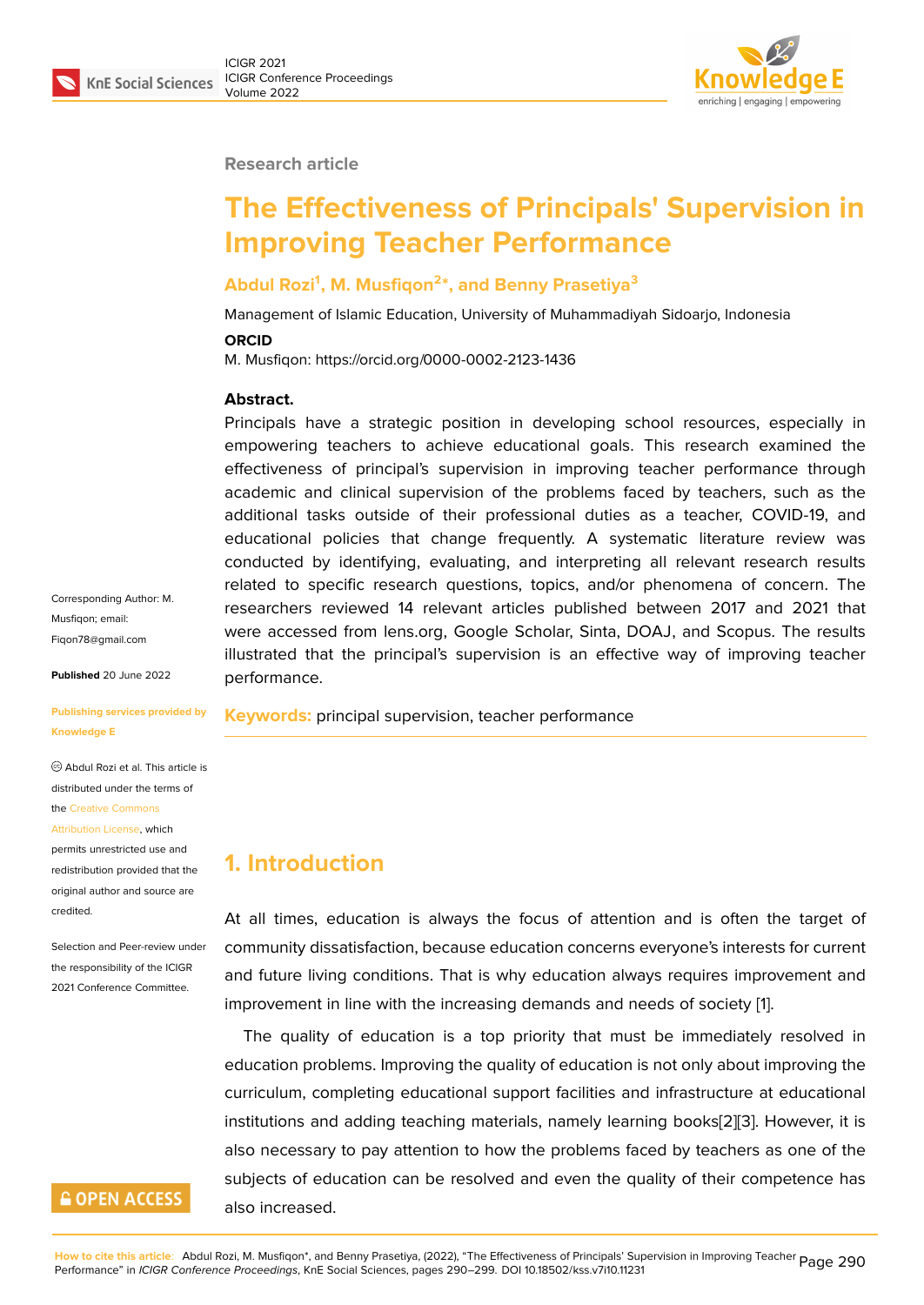At this time there are many problems faced by teachers, including *firstly*, the existence of additional tasks outside of professional duties as a teacher, such as school treasurer, school operator, and even odd jobs. [4], so that the learning process becomes disrupted and less than optimal and the motivation to improve performance abilities and competencies is also disrupted.

*Second*, there is the Covid-19 Pandemic, s[o](#page-8-1) the Ministry of Education and Culture issued SE Number 4 of 2020 at point 2 explaining the start of the learning process from home [5] and SE Kemendikbud Number: 36962/MPK.A/HK/2020 regarding online learning[6][7], With the existence of covid 19 and the two circulars of the Ministry of Education and Culture, it requires all teachers to carry out online and offline learning, not all teachers [ca](#page-8-2)n carry it out, especially teachers who are nearing retirement age, besides that tea[ch](#page-8-3)[ers](#page-8-4) also have difficulties in implementing character education for students and there is an unpreparedness to carry out learning during the COVID-19 pandemic, especially the inadequate infrastructure, both institutions, students and teachers.

*third*, there is an education policy that changes frequently, such as the government's policy through the Ministry of Education, namely "Merdeka-Learning". Merdeka-learning is the latest policy made by the minister of education, Bpk. Nadiem Am, BA, MBA. There are four programs in the policy, including the UN policy, USBN, simplified RPP, and the PPDB policy[8][9]. With this policy, teachers also need to make changes to the preparation of learning administration and preparation of learning activities, this requires time, energy and thought.

In dealing with the[se](#page-8-5) [pr](#page-8-6)oblems, teachers need roles, functions and guidance, especially supervision services from school principals, so that in carrying out their professional mandate, an educator strives to continuously improve the quality of his performance, so that later educators will really master the skills required to become good educators. professional [2][10] [11].

That is the urgency of researchers taking this title, to find solutions to problems faced by teachers so that teacher performance can increase. The new thing that will be conveyed in this resear[ch](#page-8-7) [is](#page-8-8) t[he](#page-8-9) guidance of school principals to teachers, especially Islamic religious education teachers through academic and clinical supervision.

### **2. Methodology**

The method used in this study uses a Systematic Literature Review (SLR) approach by identifying, evaluating, and interpreting all relevant research results related to certain research questions, certain topics, or phenomena of concern..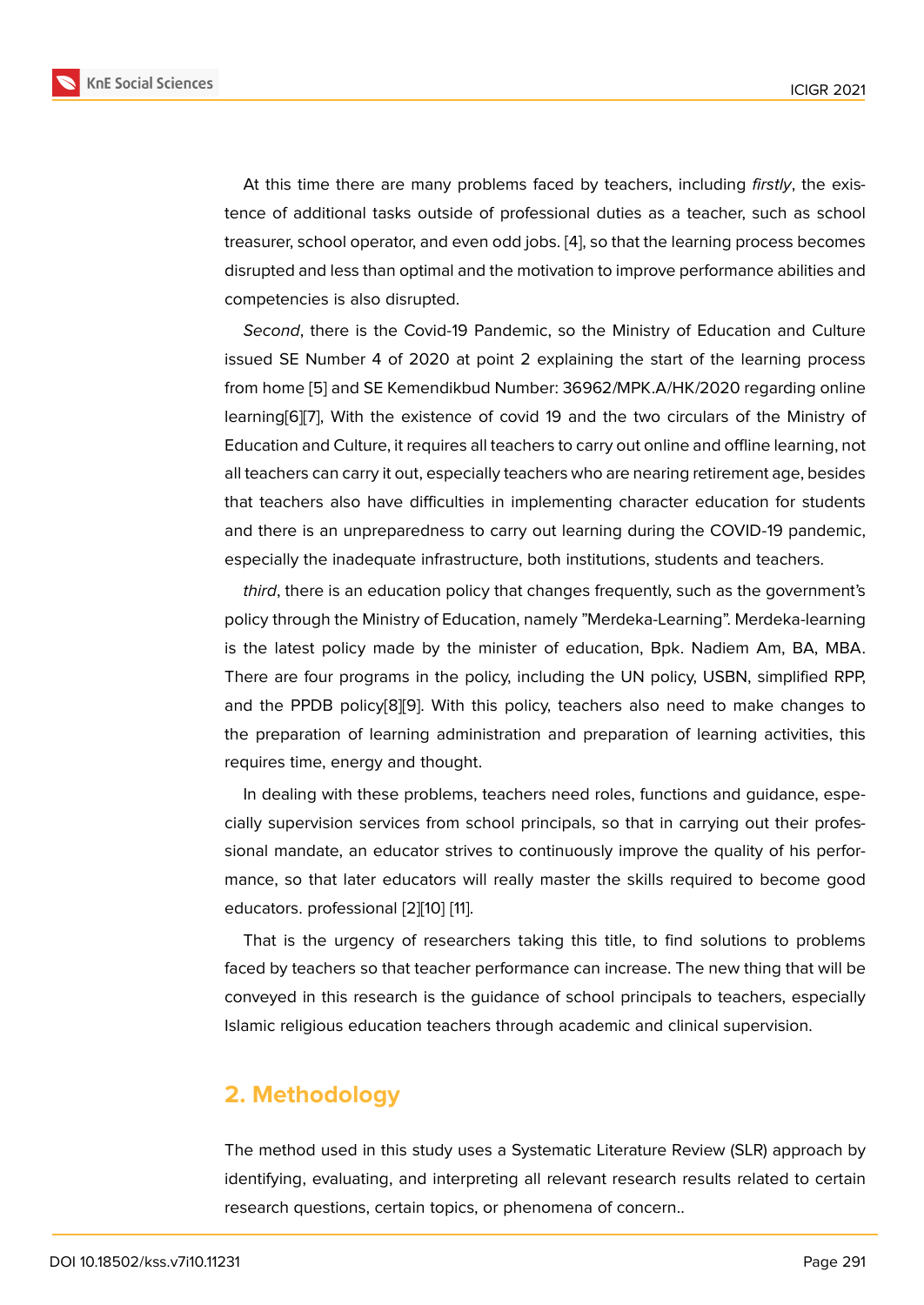The object of the literature review in this study is the supervision of the principal and teacher performance. These two topics are the focus of the study and will lead to the elaboration and presentation of the effectiveness of principal supervision in improving teacher performance. The more dominant aspect lies in academic supervision and clinical supervision.

The technique of searching for data sources for journal articles is carried out through the lens.org website database, Sinta, Google Scholar, DOAJ, Scopus. reference sources are taken from publications ranging from 2017 to 2021. The method of the research includes the phases, namely identification, screening, feasibility, and making conclusions. The process is as follows::

The research methodology includes the following phases:

The first stage was identification: journal articles were collected from the website using the keywords school coconut supervision and teacher performance, 7,909 articles were found.

In the second stage of screening: at this stage 99.8% of articles from the first stage were found which were not relevant to the research context. Furthermore, more focused searches are performed using specific combinations of keywords.

In the third stage of eligibility; at this stage 2% or 14 articles that have been identified based on the title, abstract, keywords, and topic relevance are downloaded. Full text articles were scanned to check the suitability of the topic for research purposes. Relevant articles are retained.

In the fourth stage of inclusion: 14 eligible articles were studied and analyzed to get a synthesis or conclusion. In the next stage, the researcher categorizes the articles related to the Effectiveness of Principal Supervision in Improving Teacher Performance. Furthermore, profiling tables were created for 14 data sources that matched the research discussion and analyzed in detail.

### **3. Results and Discussion**

Principals are teachers who are appointed to carry out school leadership in other words assigned to be school leaders in advancing and improving the achievement of school goals. The principal has an important task in directing all school personnel, to be able to work together in achieving school goals[12].

Supervision is a service to teachers that aims to improve teaching, learning and curriculum. Supervision as a service to te[ach](#page-9-0)ers that aims to produce improvements.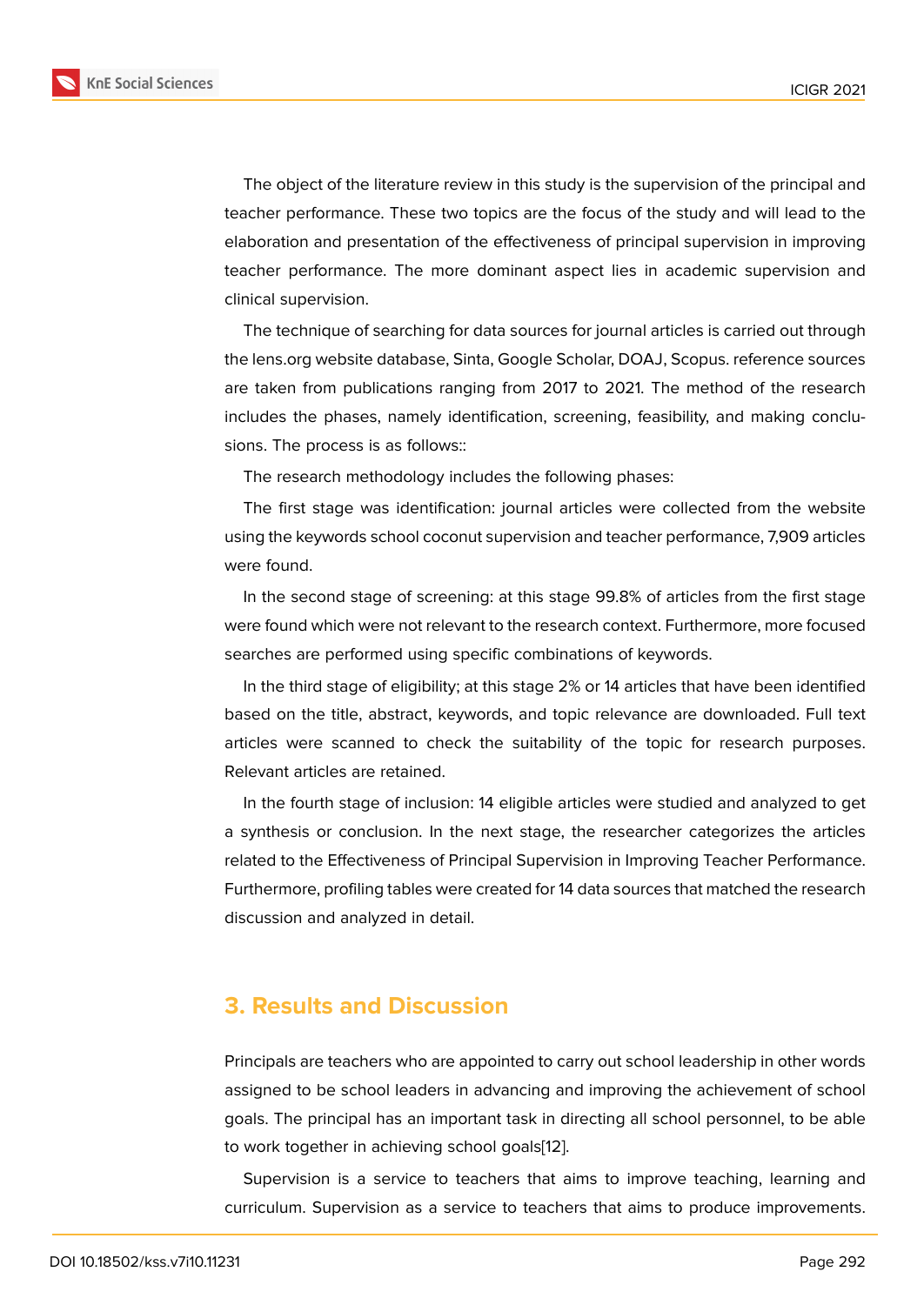Educational supervision is seen as an activity that is shown to improve and improve the quality of learning processes and outcomes[13][14].

As stated in Law No. 14 of 2005 concerning Teachers and Lecturers article 1 point 1 it is stated that teachers are professional educators with the main task of educating, teaching, guiding, directing, training, assess[ing](#page-9-1)[, an](#page-9-2)d evaluating students in early childhood education through the education pathway. formal education, primary education, and secondary education[15].

Etymologically the term performance comes from the word job performance or actual performance which means work performance or actual achievement achieved by someone [16]. The performance [of](#page-9-3) Islamic Religious Education teachers is a result of the work achieved by a religious teacher in carrying out the tasks assigned to him based on skills, experience, and sincerity and time. The performance of Islamic Religious Education teac[her](#page-9-4)s can be seen when they carry out learning interactions in the classroom, including their preparation in the form of programs and teaching evaluations[17]. The articles reviewed in this study are contained in Table 1.

In Table 1. Academic and clinical supervision is very much needed by teachers because supervision is an important point that teachers get guidance from th[e p](#page-9-5)rincipal. This academic and clinical supervision point is specifically discussed as much as 92.7% (64.2% academic supervision and 28.5% clinical supervision) in articles 2,5,7,8,9,10,11,12,13 for academic supervision and in articles 4,6,11,14 for clinical supervision.

Likewise, teacher performance cannot be separated as a result of the two supervisions. So that efforts to improve teacher performance must be carried out continuously, this is explained as much as 78.5% in articles number 1,3,5,6,7,8,9,10,11,12,13.

From the explanation above, the data shows that the role, function and guidance, especially academic and clinical supervision services from the principal, are needed, so that teachers in carrying out their professional mandate can continuously improve the quality of their performance and master the skills required to become professional educators.

The excellence and renewal of this research can be seen from the guidance of the principal in terms of academic supervision and clinical supervision of Islamic religious education teachers.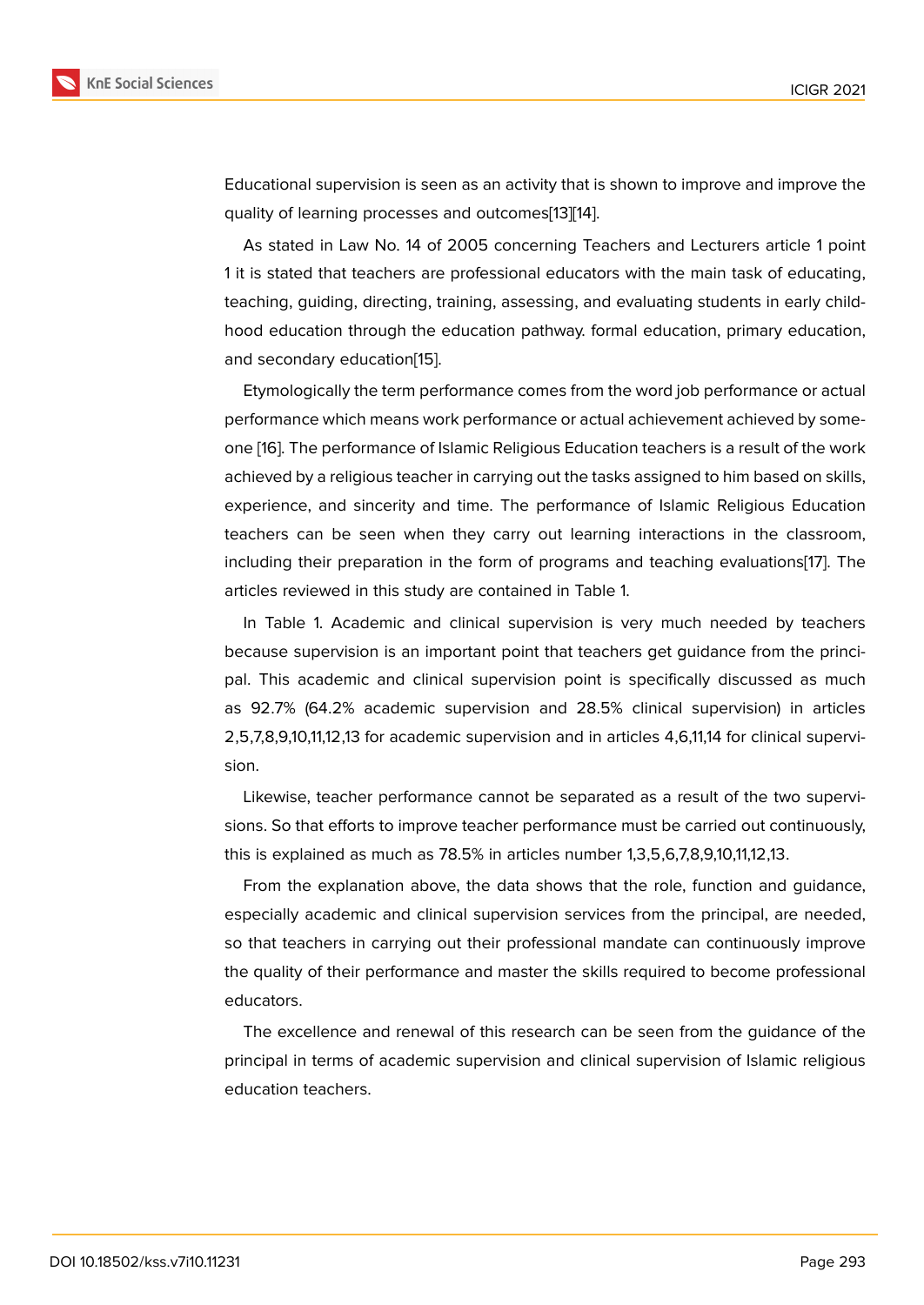Table 1: The Effectiveness of Principal Supervision in Improving Teacher Performance.

| <b>NO</b> | <b>Effectiveness</b><br>The<br>of<br>Supervision in Improving Teacher Supervision<br><b>Performance</b>                                                                   | <b>Principal Academic</b> | <b>Clinical</b><br><b>Supervision</b> | <b>Teacher</b><br><b>Performance</b> |
|-----------|---------------------------------------------------------------------------------------------------------------------------------------------------------------------------|---------------------------|---------------------------------------|--------------------------------------|
| 1.        | Principal's Leadership Effectiveness<br>in Improving Teacher Performance [1]                                                                                              |                           |                                       | $\sqrt{}$                            |
| 2.        | Efforts to Improve Teacher Compe-<br>tence in the Implementation of the<br>Learning Process Through Academic<br>Supervision at SD Negeri 017 Pasir<br>$E$ mas $[2]$       |                           |                                       |                                      |
| 3.        | The Performance of Islamic Religious<br>Education Teachers in Improving the<br>Quality of Learning at SMK Negeri 1<br>Naga Raya [4]                                       |                           |                                       | $\sqrt{}$                            |
| 4.        | Improving Teacher Professionalism<br>Through Information and Commu-<br>nication Technology-Based Clinical<br>Supervision [5]                                              |                           | $\sqrt{}$                             |                                      |
| 5.        | The Effect of Principal Supervision $\sqrt{}$<br>and Work Motivation on Teacher<br>Performance at Smk N 2 Batam [11]                                                      |                           |                                       | $\sqrt{}$                            |
| 6.        | Implementation of Principal Clinical<br>Supervision to Improve Teacher Per-<br>formance in Managing Learning at<br>SMA Negeri 2 Sambas [18]                               |                           |                                       |                                      |
| 7.        | The Relationship between the Inten-<br>sity of Academic Supervision of<br>Supervisors on the Performance of<br>PAI Elementary School Teachers [19]                        |                           |                                       | $\sqrt{}$                            |
| 8.        | Academic Supervision of the Princi-<br>pal on the Performance of Islamic<br>Religious Education Teachers<br>at<br>79 State Elementary Schools<br>in<br>Bengkulu City [17] | $\sqrt{ }$                |                                       |                                      |
| 9.        | Application of Academic Supervision $\sqrt{}$<br>in Efforts to Improve Teacher Perfor-<br>mance in Implementing Learning at<br>North Masbagik Sdn 1 [14]                  |                           |                                       | $\sqrt{}$                            |
| 10.       | <b>Academic Supervision of Elementary</b><br>School Teacher Performance [15]                                                                                              |                           |                                       |                                      |
| 11.       | Improving<br>Teacher<br>Performance<br>Through<br>Periodic<br>Collaborative<br>Educational<br>Supervision<br>at SDN<br>Lamongrejo 4 Ngimbang Lamongan<br>[20]             |                           | $\sqrt{}$                             |                                      |
| 12.       | The Effect of Principal Supervision<br>on Teacher Performance in Public<br>Elementary Schools in Air Kumbang<br>District, Banyuasin Regency [21]                          |                           |                                       |                                      |
| 13.       | The Effect of Principal Supervision on $\sqrt{}$<br>Teacher Teaching Performance [22]                                                                                     |                           |                                       | $\sqrt{}$                            |
| 14.       | Patterns, Principles, and Tasks of PAI<br>Supervision [23]                                                                                                                |                           |                                       |                                      |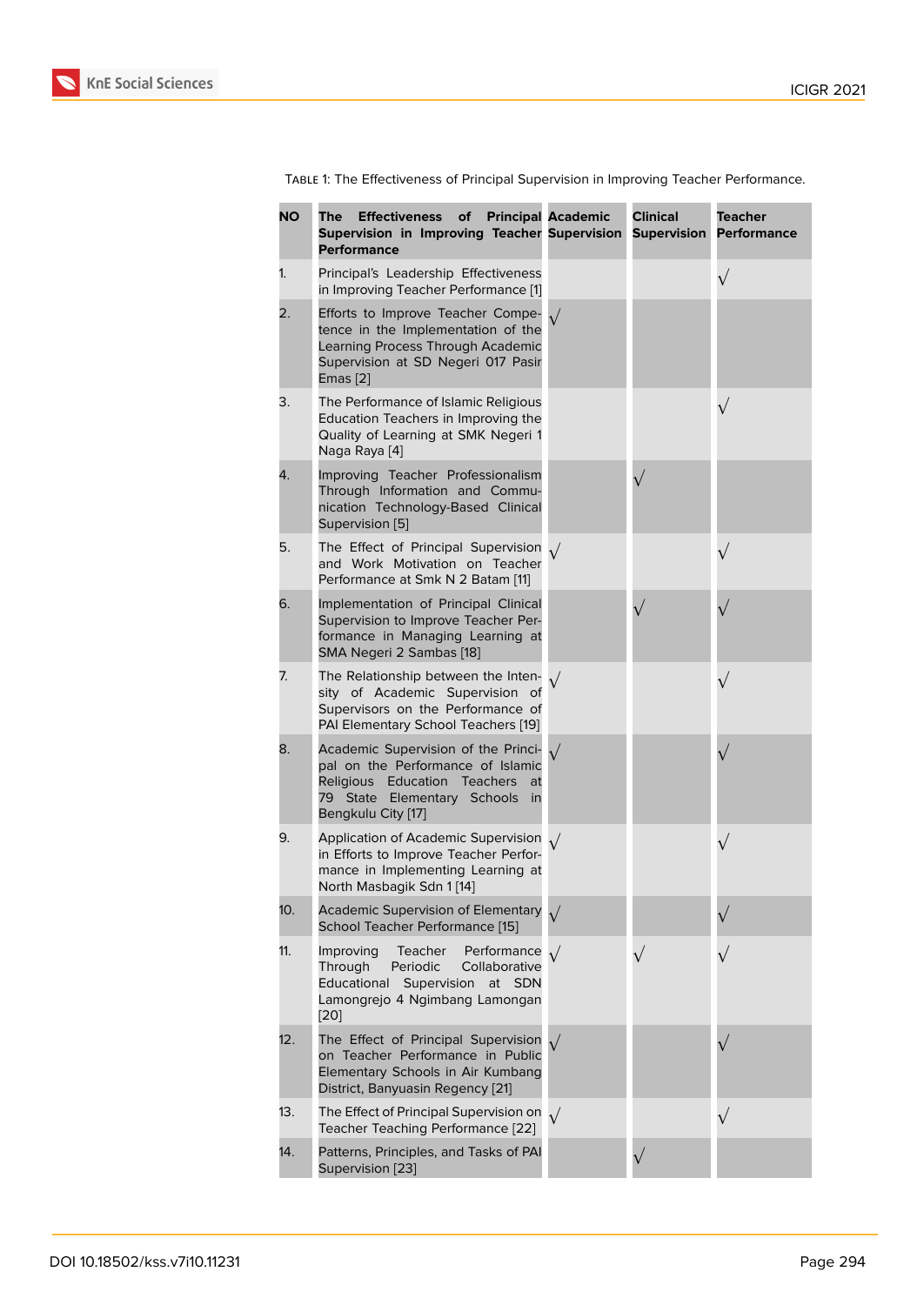### **3.1. Academic Supervision**

The implementation of supervision related to the supervisor's efforts in helping teachers develop their ability to manage the learning process to achieve learning objectives is known as academic supervision[19].

Academic supervision is the ability of teachers to carry out the learning process including planning the learning process, implementing learning, and assessing or evaluating learning. Thus, it is hop[ed](#page-9-7) that academic supervision can improve and assist teachers in overcoming problems related to learning management[17][15].

In accordance with the main duties of the principal as stated in Permendikbud No. 15 of 2018, which consists of managerial, entrepreneurship, and supervision. So that school principals can implement or apply academic supervision ac[tiv](#page-9-5)i[ties](#page-9-3) as coaching, mentoring, and development of teacher performance[15].

The stages contained in academic supervision are the planning, implementation, and evaluation stages. With these stages, it is intended that academic supervision runs in a patterned and directed manner so that it can achieve w[ha](#page-9-3)t has been targeted. In carrying out academic supervision, the principal must use academic supervision techniques and be guided by the principles of academic supervision.[15].

#### **3.2. Clinical supervision**

Clinical supervision is part of academic supervision because the implementation stage places more emphasis on finding weaknesses and deficiencies in the learning process and then seeks to directly find solutions and correct these shortcomings and weaknesses. Clinical supervision is an aid to teachers in improving and developing their professionalism in presenting teaching materials[23].

The definition of clinical supervision can be seen from the clinical term itself. Clinical means dealing with taking care of the sick. Similar to diagnosing sick people, teachers can also be diagnosed in the teaching and learn[ing](#page-9-10) process, to find out which aspects make the teacher unable to teach well. The purpose of clinical supervision is not to judge the good or bad of a teacher but to provide specific direction, guidance, or guidance in improving the professionalism of his teaching performance[23].

Some of the reasons underlying the importance of academic and clinical supervision are to assist teachers in improving and improving the quality of the learning process, to diagnose and solve learning problems, to help teachers develop s[kills](#page-9-10) in learning strategies, and to help teachers develop careers and professions independently[18].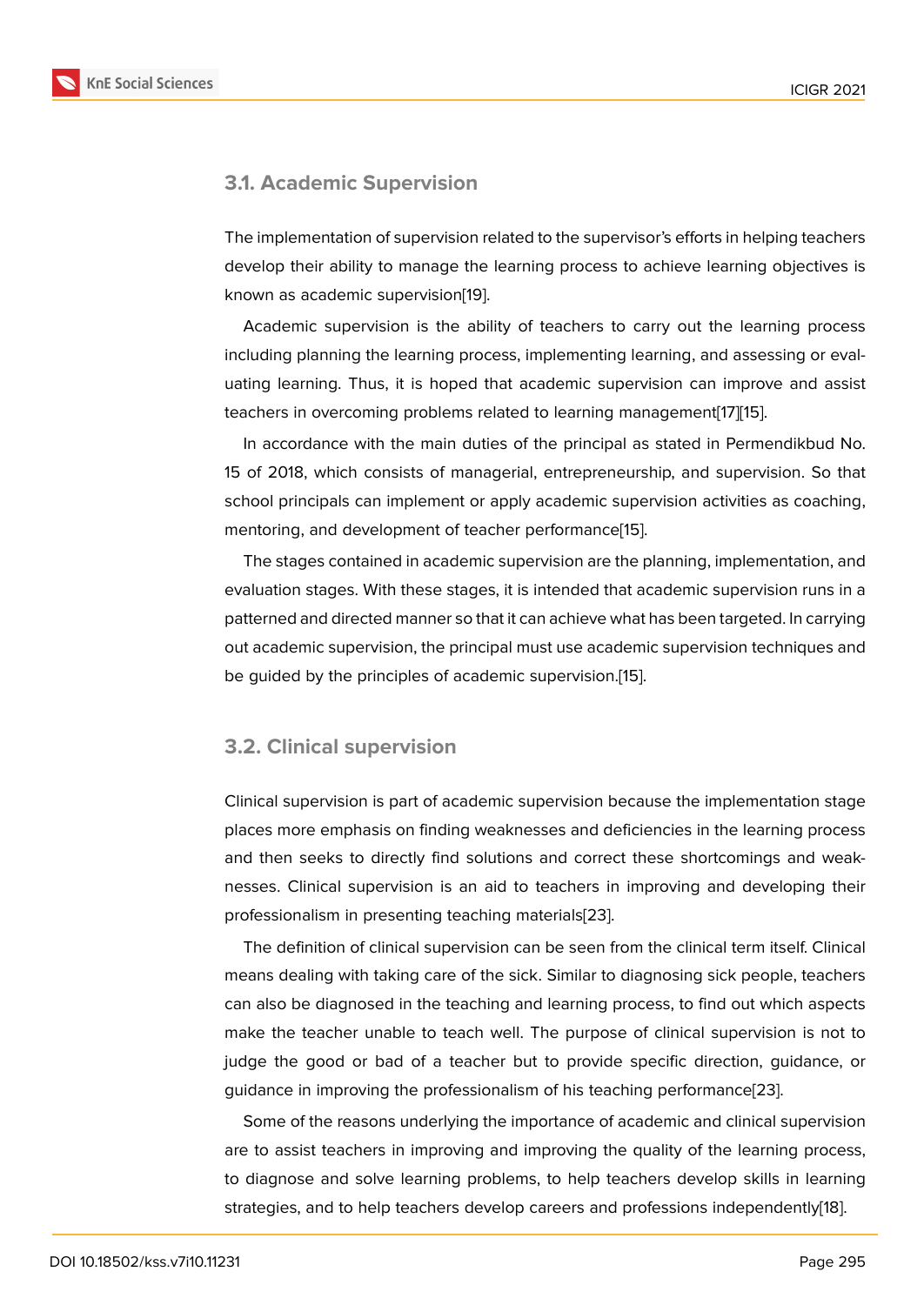In every teaching and learning process, whether or not educators need and depend on the supervision carried out by the principal, in order to fortify and improve the quality of teachers. The lack of teacher performance and achievement cannot be separated from the lack of guidance from the head of the education unit through supervision activities[13][24]. The research is strengthened by research Imah, 2018; Sujadi et al., 2019 The guidance carried out by the head of the education unit to educators can increase performance.

Likewi[se,](#page-9-1) [the](#page-9-11) results of the interview with the Islamic Religious Education Teacher on June 21, 2021 which stated that the principal has a very important role in improving the performance of the Islamic Religious Education teacher, the competence of a school principal to carry out a school task is very important for the principal to have. This is in line with research conducted Asmarazisa, (2018) conducted a study, "The Effect of Principal Supervision and Teacher Work Motivation on Teacher Performance". explained that the supervision of the principal has a positive and significant effect on the performance of teachers in the education unit. Imah, (2018), the title of the research "The Effect of Principal Supervision on the Performance of SDN Teachers in Kec. Air Kumbang Kab. Banyuasih explained that the implementation of principal supervision contributed 79% to the performance of elementary school teachers in the district. Water Beetle, Banyuasih Regency.

From the State Civil Apparatus (ASN) of the Probolinggo City Ministry of Religion in the Islamic Religious Education Section, data was obtained that in 2021 there were 92 Elementary School Islamic Education Teachers in the Information System and Religion Teacher Administration (SIAGA) application. already have an educator certificate, while most of the remaining 37 teachers of Islamic religious education in elementary schools are still waiting to be certified. This shows that only 59.7% of Elementary School Islamic Education Teachers in Probolinggo City are truly recognized for their professionalism by the state. Meanwhile, 40.2% of Islamic Religious Education Teachers in Probolinggo City are not yet professional.

As for the weaknesses, there are several aspects that need to be improved, including the principal in carrying out his function as a supervisor that is less than optimal, the lack of planning, implementation, and following up on the results of supervision so that there is positive feedback between the principal and the teacher, the lack of activities to raise the morale of the teacher. in dealing with existing problems[1].

In its implementation, supervisors need to understand the supervisory functions which are the main tasks as education supervisors. The educational supervision function consists of research, assessment, improvement, and development f[un](#page-8-0)ctions [22].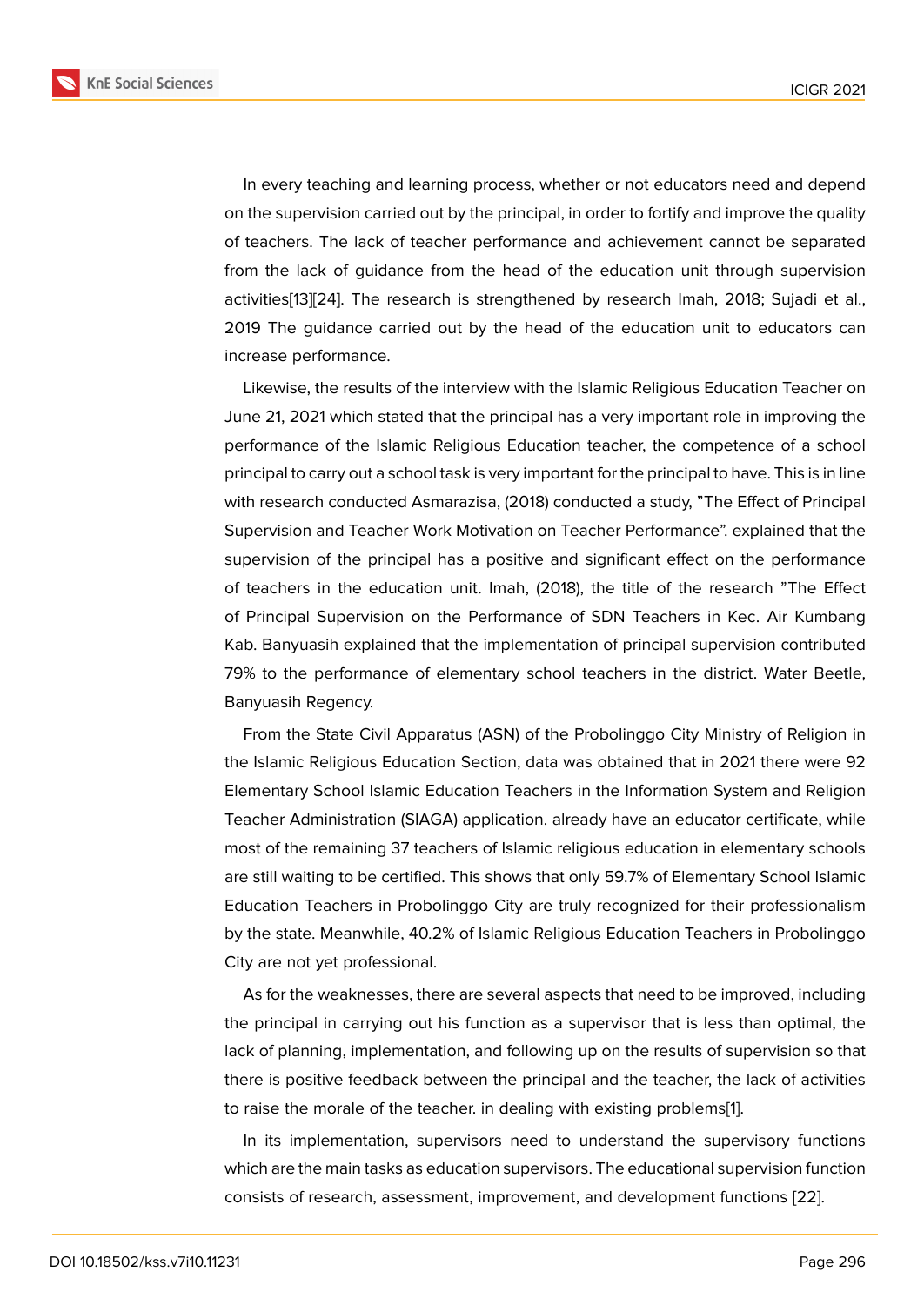**KnE Social Sciences** 



The function of supervision according to Adams and Dickey in their book entitled Basic Principles of Supervision, defines supervision as a planned program to improve learning, where the program is essentially a change in the learning process. Supervision according to Neagley (1980) is all services to educators that have the aim of producing changes in the nature or teaching instructions, learning services, and development of the curriculum. Meanwhile, Kimball Wiles (1956) defines that supervision is assistance in developing positive learning conditions". This definition is in accordance with the view of N.A. Amatembun (1981) which focuses on improving the performance of learning achievement, so that teachers provide professional learning assistance and services..

In the practice of academic and clinical supervision, teachers are not treated as subordinates, but as colleagues, the work system developed is collaboration, although the bureaucratic organizational structure is still respected. The supervisory behavior approach is to create and maintain harmony between personal needs and organizational goals through team work and evaluation of supervision goals.

## **4. Conclusion**

This study was conducted to describe the effectiveness of principal supervision in improving teacher performance against problems faced by teachers, including additional tasks outside of professional duties as teachers, the Covid-19 pandemic, educational policies that change frequently. Based on the discussion that has been carried out, several conclusions can be drawn according to the problems studied, including:

Supervision carried out by the principal has a very good effectiveness and contributes in improving the performance of Islamic religious education teachers in Probolinggo City. This can be seen from the increase in the performance of Islamic religious education teachers from 58.7% to 97%, and in making lesson plans from 75% to 99%.

From the results of the literature study, it is explained that the supervision of the principal can improve teacher performance and the results obtained illustrate that the supervision of the principal has a very good effectiveness in improving teacher performance, the more dominant aspect lies in academic supervision and clinical supervision.

As a basis for improving teacher performance in Permendiknas No. 16 yrs. 2007 concerning Standards of Academic Qualification and Teacher Competence emphasizes that every educator must have nationally determined standards of academic qualifications and competence of educators. Which includes pedagogic abilities, personality abilities, social skills and professional abilities.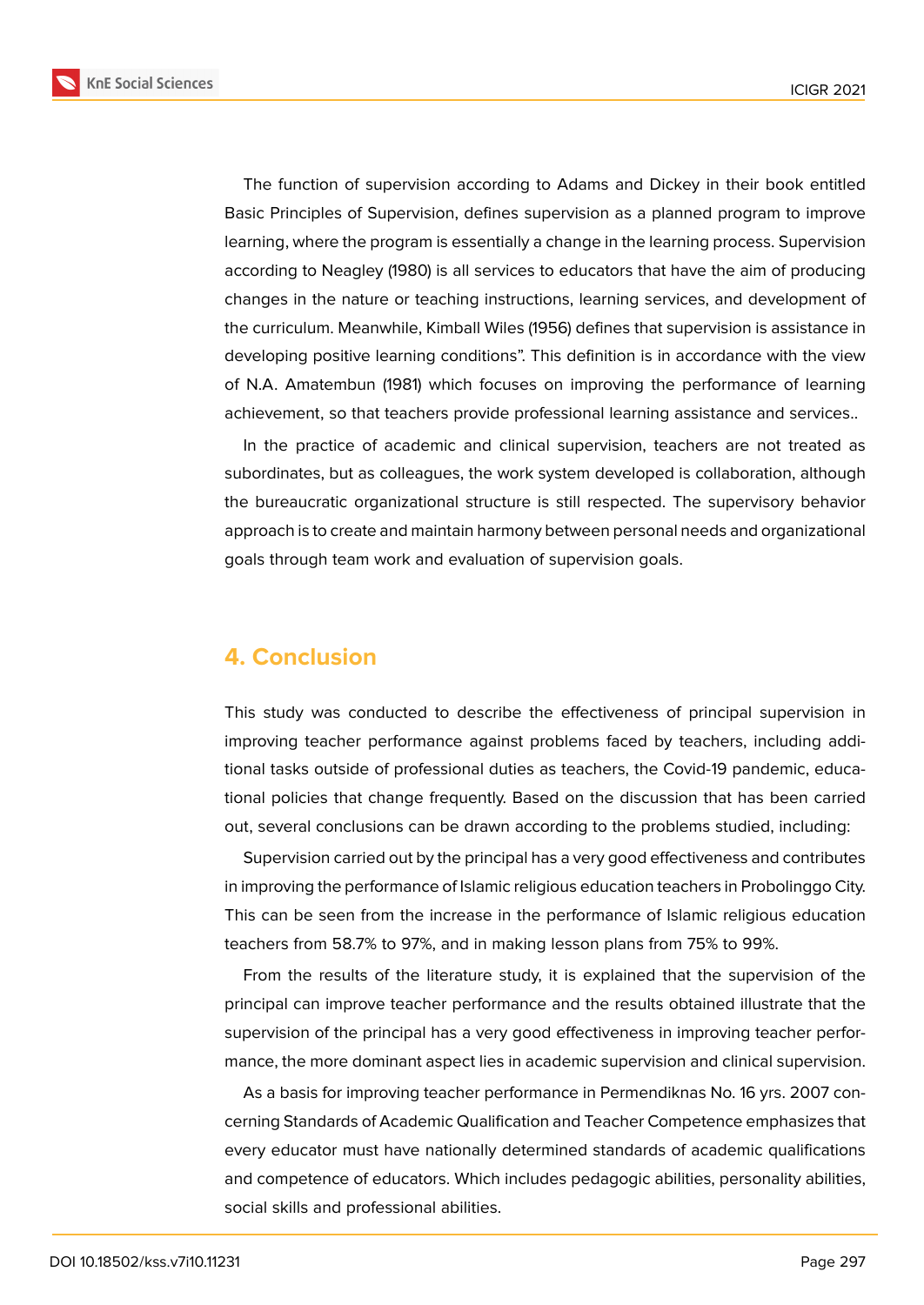

## **Acknowledgments**

Thank you for the suggestions and corrections from the reviewers so that this article deserves to be published.

## **References**

- <span id="page-8-0"></span>[1] Enas E. Efektifitas kepemimpinan kepala sekolah dalam meningkatkan kinerja guru. Jurnal Management Revolusi. 2019;3(1):299–305.
- <span id="page-8-7"></span>[2] Rasmita D. Upaya meningkatan kompetensi guru dalam pelaksanaan proses pembelajaran melalui supervisi akademik di sd negeri 017 pasir emas. Jurnal PAJAR (Pendidikan dan Pengajaran). 2019;3(3).1-9 https://doi.org/10.33578/pjr.v3i3.7189
- [3] Syukri IF, Rizal SS, Al Hamdani MD. Pengaruh kegiatan keagamaan terhadap kualitas pendidikan. Jurnal Penelitian Pendidikan Islam. 2019;7(1):17-29 https://doi.org/10.36667/jppi.v7i1.358
- <span id="page-8-1"></span>[4] Khatijah S. Kinerja guru pendidikan agama islam dalam meningkatkan mutu pembelajaran DI SMK negeri 1 naga raya. Pascasarjana Universitas Syiah Kuala. 2017;9(1):39-47
- <span id="page-8-2"></span>[5] Isnudin M, Hariyati N. Peningkatan keprofesionalan guru melalui supervisi klinis berbasis teknologi infomasi dan komunikasi. Jurnal Inspirasi Manajemen Pendidikan. 2021;9(1):171–185.
- <span id="page-8-3"></span>[6] Sudrajat J. Kompetensi guru di masa pandemi Covid-19. Jurnal Riset Ekonomi dan Bisnis. 2020;13(2):100-107. https://doi.org/10.26623/jreb.v13i2.2434
- <span id="page-8-4"></span>[7] Syah RH. Dampak Covid-19 pada pendidikan di Indonesia: Sekolah, keterampilan, dan proses pembelajaran. SALAM Jurnal Sosial dan Budaya Syar-i. 2020;7(5).1-8 https://doi.org/10.15408/sjsbs.v7i5.15314
- <span id="page-8-5"></span>[8] Mardiana D. Merdeka belajar di tengah pandemi Covid-19: Studi di sekolah menengah pertama di Indonesia pandemi Covid-19 telah menjadi diskursus hangat sekaligus trending topic pada berbagai riset di bidang pendidikan dewasa ini (Sintema, 2020). Al-TA'DIB Jurnal kajian Ilmu Kependidikan. 2020;13(2):78–91.
- <span id="page-8-6"></span>[9] Daga AT. Makna Merdeka Belajar dan Penguatan Peran Guru di Sekolah Dasar. Jurnal Educatio. 2021;7:3. https://doi.org/10.31949/educatio.v7i3.1279
- <span id="page-8-8"></span>[10] Muchith MS, Guru PAI yang profesional. QUALITY. 4; 2; 2016: 217-235.
- <span id="page-8-9"></span>[11] Asmarazisa D. Pengaruh supervisi kepala sekolah dan motivasi kerja terhadap kinerja guru smk n 2 batam. Jurnal Bening. 2018;5(1):78-85 https://doi.org/10.33373/bening.v5i1.1346